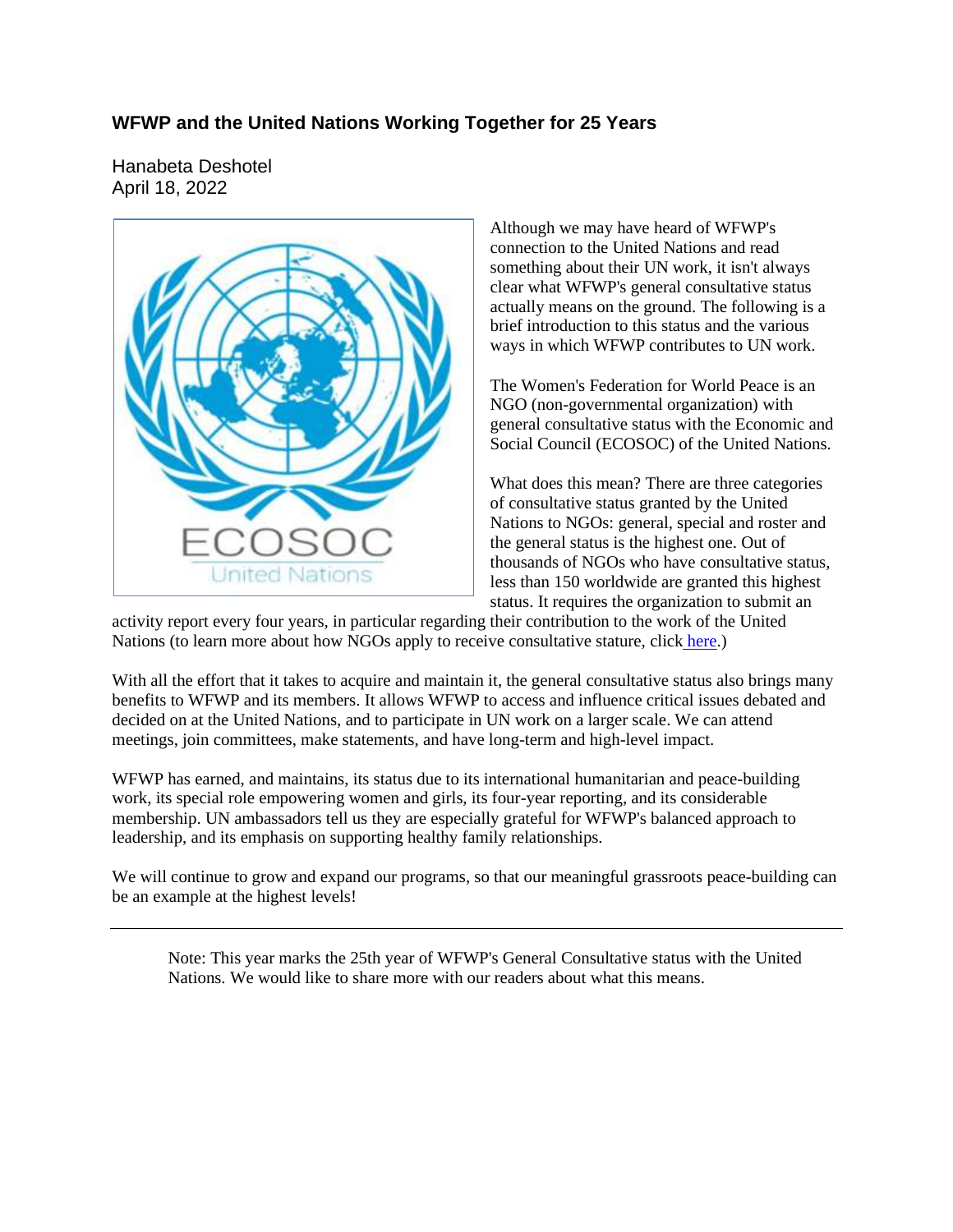**COVID‐19:** Please check the ECOSOC website (https://www.un.org/ecosoc/en) for information on COVID‐19 and how the Council adjusts its work and calendar of meetings



# *D* Contact us

- Request UN Grounds Pass
- Conference registration
- $\triangleq$  Apply for consultative status
- $\bigoplus$  Submit quadrennial report
- Change of Name?

# How to Apply for Consultative Status

Français

Please follow the steps below to complete your application for consultative status online.

### 1. Profile registration

Your organization must have a registered profile before starting the application for consultative status. It is important to note the name of your organization must match as is to the name on the certificate of registration of your organization if you are applying for ECOSOC consultative status.

- Add your organizational profile
- **•** Login here with your existing profile

The profile registration will take about 10 minutes. Please fill out all mandatory fields. Once completed, your profile will be reviewed by a substantive officer of DESA NGO Branch. You will be informed by email when your registration has been accepted. As it might take few days for your profile to be approved, please refrain from submitting your profile more than once.

### 2. Complete the online application

Once you have been notified that your profile registration was accepted, your organization has to fill out the online application form that comprises 22 questions. The online application form can only be accepted in the two UN Secretariat working languages: English and French. All required documents should be submitted on its original language and translated in either of the two above languages if applicable.

Before applying you are strongly advised to check the following link that will provide you with some hints to fill out the form: Questionnaire of the Application for Consultative Status



**Step-by-step video on how to apply for ECOSOC consultative status**

#### 3. Required Documents

The below three mandatory documents are evaluated for conformity with ECOSOC resolution 1996/31 and the Charter of the United Nations before consultative status is obtained:

- Copy of constitution/charter and/or statutes/by-laws and amendments to those documents (pursuant to paragraph 10 of ECOSOC resolution 1996/31).
- Copy of certificate of registration. According to resolution 1996/31 an organization "should attest that it has been in existence for at least two years as at the date of receipt of the application by the Secretariat". Please provide a copy of the registration paper issued by a governmental authority or, if your country does not require registration, please provide another proof of existence issued by a governmental authority.
- Copy of the most recent financial statements.

In addition to the mandatory documents, the following elements are required for attaining consultative status:

- The organization's activities must be relevant to the work of ECOSOC:
- The NGO must have been in existence (officially registered) for at least two years as at the date of receipt of the application by the Secretariat;
- The NGO must have a democratic decision making mechanism;
- The major portion of the organization's funds should be derived from contributions from national affiliates, individual members, or other non-governmental components.

Complete applications (which include a complete response to all 22 questions and submission of all the required documents) must be received by June 1st of the year before the NGO wishes to be considered for recommendation by the Committee. For example, applications submitted by 1 June 2022 will be taken up by the Committee on NGOs in 2023. Applications received between 2 June 2022 and 1 June 2023 will be taken up in the year 2024.

Login here to submit your application online.

- Click on the **Consultative Status tab** to start filling out the application form.
- Required documents can be uploaded by using the **Documents tab**.